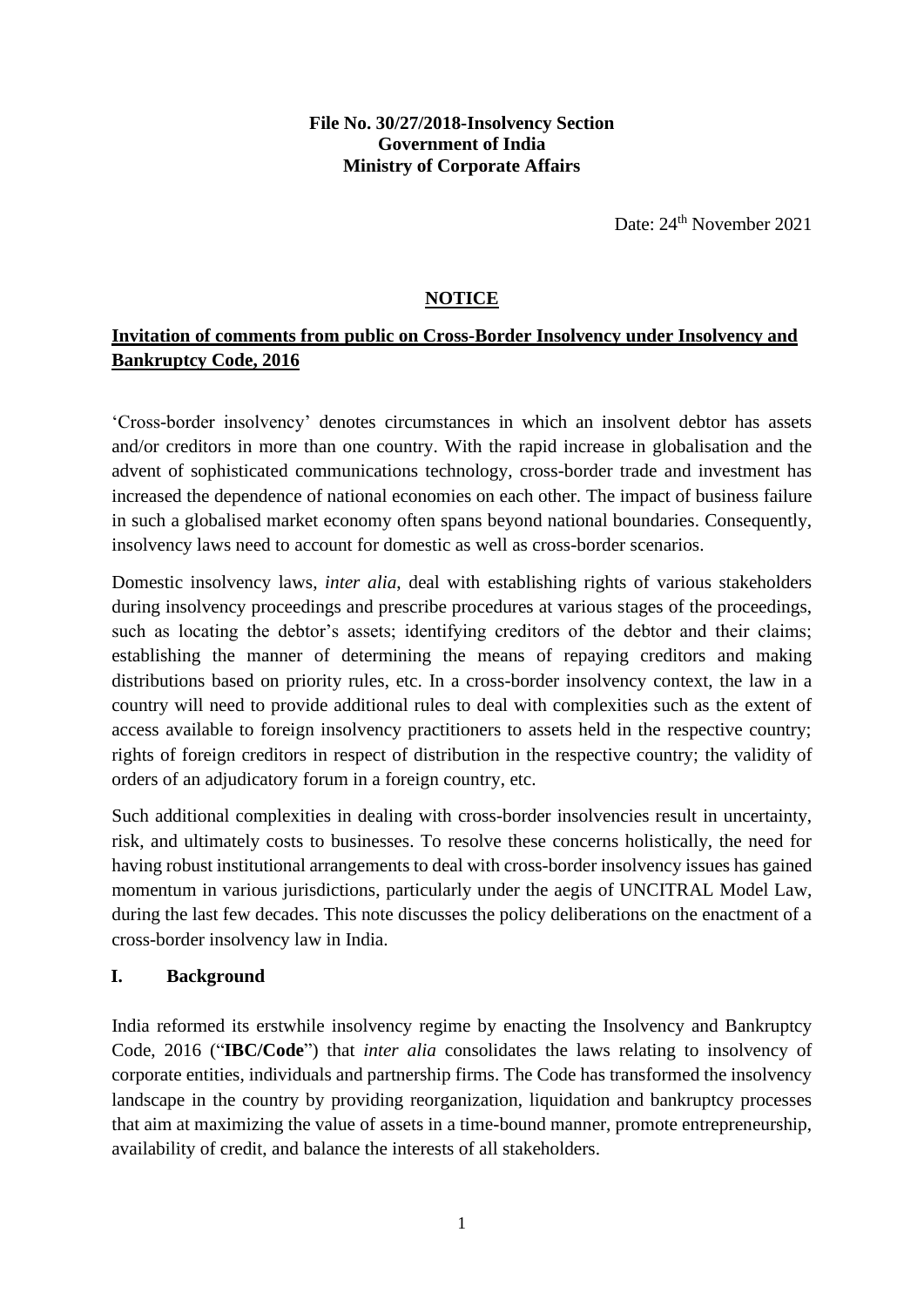The initial draft of the Insolvency and Bankruptcy Bill did not contain any provisions to deal with cross-border insolvency. The Bankruptcy Law Reforms Committee ("**BLRC**"), which recommended the design of the IBC, noted the following in its report in November 2015 –

*"The Committee has taken up, and attempted to comprehensively solve, the question of bankruptcy and insolvency insofar as it is a purely domestic question. This is an important first milestone for India.*

*The next frontier lies in addressing cross-border issues. This includes Indian financial firms having claims upon defaulting firms which are global, or global financial persons having claims upon Indian defaulting firms.*

*Some important elements of internationalisation – foreign holders of corporate bonds issued in India, or borrowing abroad by an Indian firm – are dealt with by the present report. However, there are many other elements of cross-border insolvency which are not addressed by this report. Examples of these problems include thousands of Indian firms have become multinationals, and Indian financial investors that lend to overseas persons.*

*The Committee proposes to take up this work in the next stage of its deliberations."*

The draft Bill prepared based on the recommendations of the BLRC was reviewed by a Joint Parliamentary Committee ("**JPC**") before its enactment. The JPC made several changes to the draft Bill and made the following observations in respect of cross-border insolvency in its report in April 2016 –

*"The Committee deliberated the issue and noted that 'The Code at present does not explicitly deal with issues and text related to cross border insolvency. However given that many corporate transactions and businesses today involve an international and cross border element, the implications of cross border insolvency cannot be ignored for too long if India is to have a comprehensive and long lasting insolvency law as the Code aims to achieve. Not incorporating this will lead to an incomplete Code"*

Thereafter, two provisions were added to the draft Bill to deal with cross-border insolvency issues - Sections 234 and 235 of the IBC. Section 234 empowers the Central Government to enter into bilateral agreements with other countries to resolve situations of cross-border insolvency. Section 235 allows the Adjudicating Authority ("**AA**") to issue a letter of request to a court in a country with which an agreement under Section 234 has been entered into, to deal with assets situated in that country.

These provisions provide a basic framework for cross-border insolvency. Entering into agreements or treaties with various countries may be time-consuming, costly, and involve multiple negotiations. Further, in scenarios where multiple countries are involved in an insolvency proceeding, balancing competing clauses of such treaties may become difficult to handle. This was also acknowledged by the JPC and is evident from its observation where it noted that "*But cross border insolvency has a larger issue. There can be a multinational company having branches elsewhere and they actually go for liquidation somewhere. That may*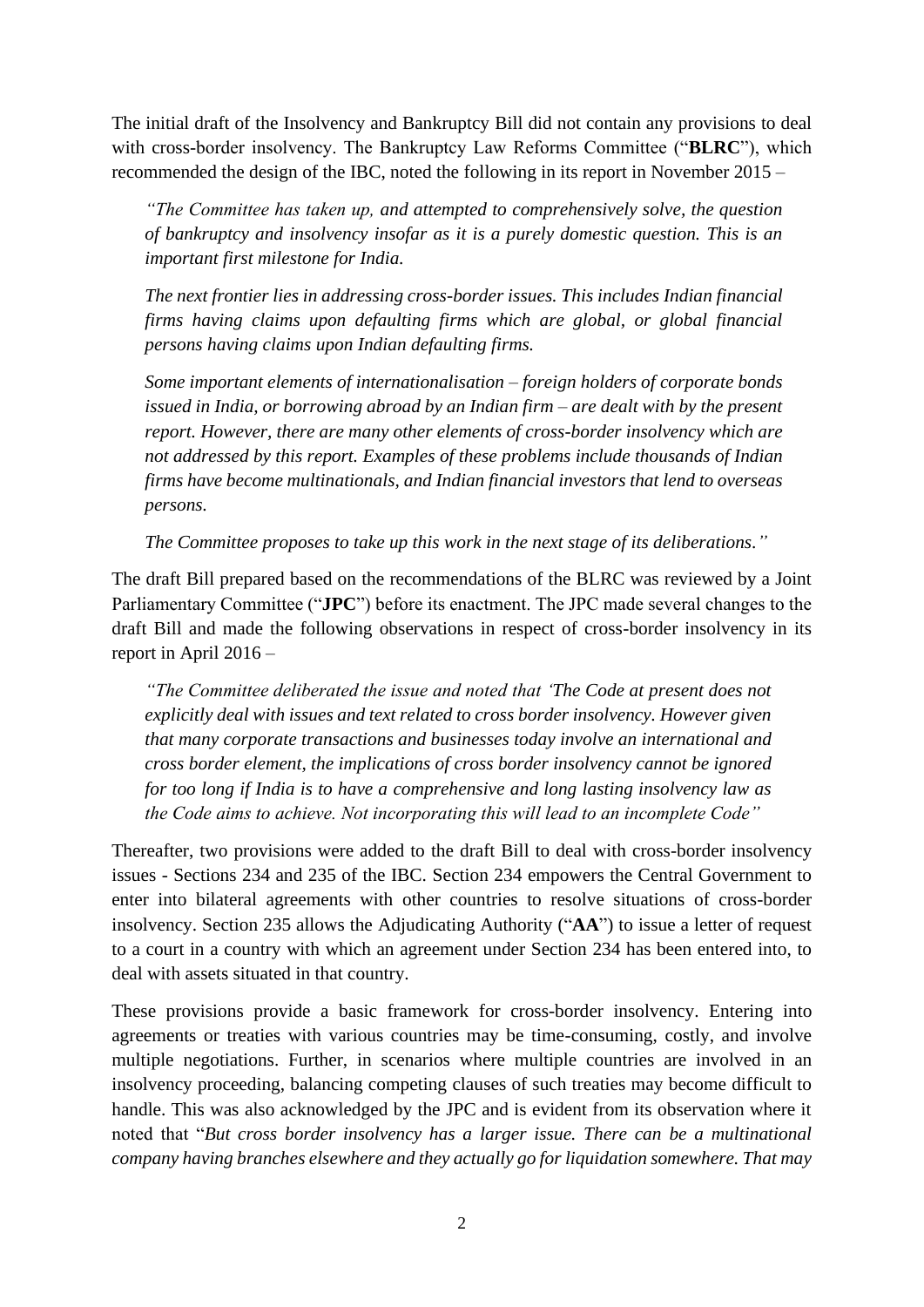*have a ramification. There are various other issues. Later on, these issues perhaps could be considered*."

In this backdrop, the Insolvency Law Committee ("**ILC**"), a committee constituted under the Ministry of Corporate Affairs ("**MCA**") to review the implementation of the Code, took cognizance of the issues surrounding cross-border insolvency under the Code. In its first report released in March 2018, it discussed the gaps in the law due to the lack of a framework for cross-border insolvency, and noted –

*"The Committee deliberated on Cross Border Insolvency and noted that the existing two provisions in the Code (S. 234 & S. 235) do not provide a comprehensive framework for cross border insolvency matters. Accordingly, it was decided to attempt a comprehensive framework for this purpose based on UNCITRAL model law on Cross Border Insolvency, which could be made a part of the Code by inserting a separate chapter for this purpose. Given the complexity of the subject matter and the requirement of in-depth research to adapt the model law in the Indian context, the Committee decided to submit its recommendations on Cross Border Insolvency separately."*

Pursuant to this, the MCA invited comments and views from stakeholders on an introductory note and a draft legal framework for cross-border insolvency in June 2018. The comments received from this consultation were considered by the MCA and the ILC. Thereafter, the ILC released its second report in October 2018, wherein it provided detailed recommendations on a legislative framework for cross-border insolvency in India.

# **II. Model Law**

The UNCITRAL Model Law on Cross-Border Insolvency, 1997 ("**Model Law**") has emerged as the most widely accepted legal framework to deal with cross-border insolvency issues. The Model Law provides a legislative framework that can be adopted by countries with modifications to suit the domestic context of the enacting jurisdiction. It has been adopted by 49 States to date. This includes developed as well as developing countries, such as Singapore, the UK, the US, South Africa, the Republic of Korea, etc.

The following gives a brief outline of the procedure envisaged in the Model Law:

- (i) *Access:* The Model Law allows foreign insolvency officials and foreign creditors direct access to domestic courts and confers on them the ability to participate in and commence domestic insolvency proceedings against a debtor.
- (ii) *Recognition and relief:* The Model Law allows recognition of foreign proceedings and relief by the domestic court based on such recognition. If domestic courts determine that the debtor has its centre of main interests ("**COMI**") in a foreign country, they will consider insolvency proceedings in such foreign country to be the main proceedings. Otherwise, they will be considered as non-main proceedings.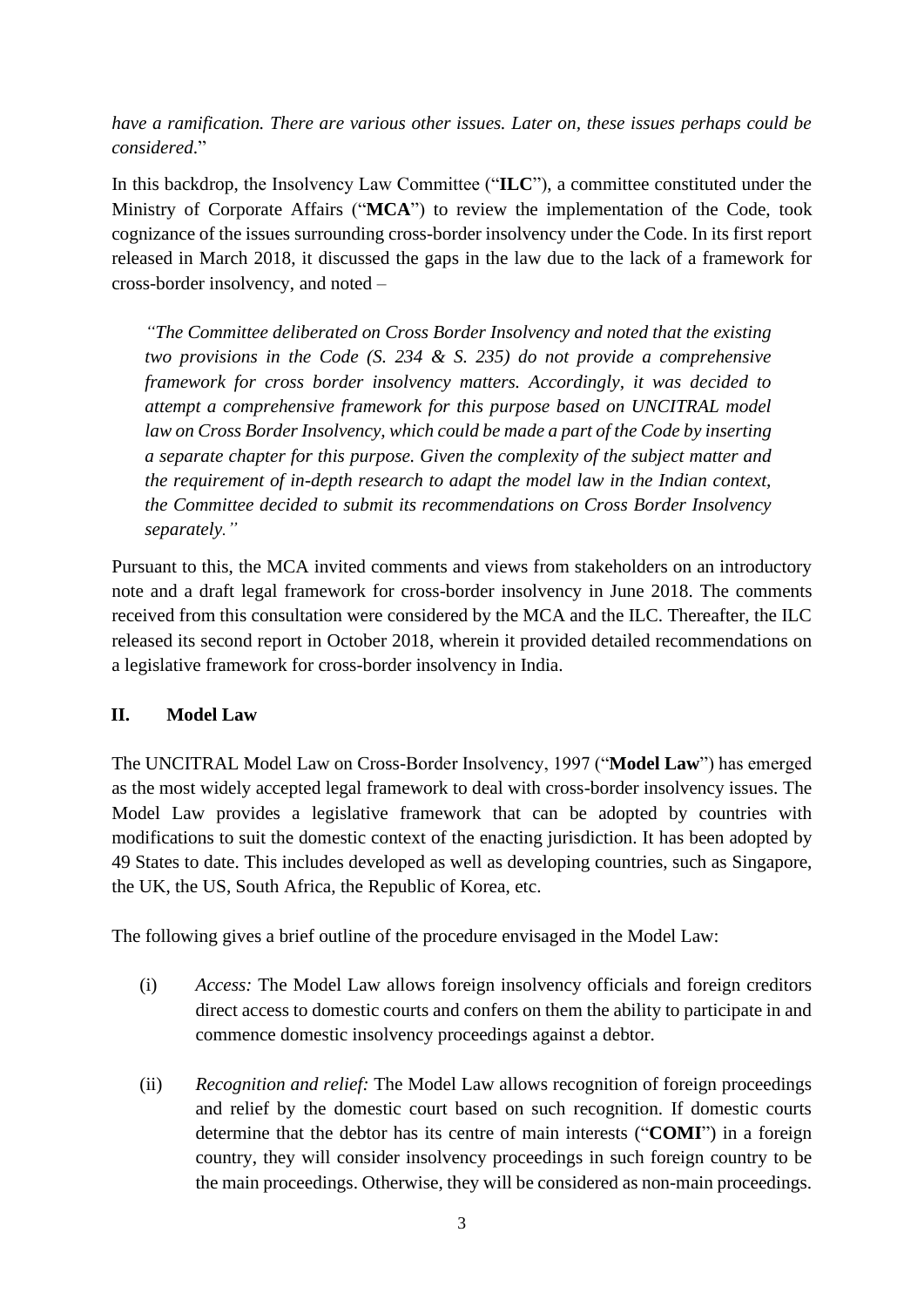Recognition as the main proceeding will result in automatic relief, such as enforcing a moratorium on domestic proceedings regarding the debtor and providing greater powers to the foreign representative in handling the estate of the debtor. For nonmain proceedings, such relief is at the discretion of the domestic court.

- (iii) *Cooperation:* The Model Law lays down the basic framework for cooperation between domestic and foreign courts, and domestic and foreign insolvency professionals. It provides for direct cooperation between: (a) domestic courts and foreign insolvency professionals; (b) domestic courts and foreign courts; (c) foreign courts and domestic insolvency professionals; and (d) foreign insolvency professionals and domestic insolvency professionals.
- (iv) *Coordination:* The Model Law also provides a framework for commencement of domestic insolvency proceedings when a foreign insolvency proceeding has already commenced or vice versa. It provides for coordination of two or more concurrent insolvency proceedings in different States by encouraging cooperation amongst courts.
- (v) *Public policy:* While the Model Law seeks to promote cooperation amongst countries, it also provides flexibility to courts to refuse any action that may be against the public policy of the enacting jurisdiction. Thus, a court in a country can refuse to take any action or provide any relief if it concludes that such action or relief would be manifestly contrary to the public policy of such a country. The determination of what constitutes 'public policy' is left to enacting jurisdictions and is not detailed in the Model Law.

A detailed discussion on the shortcomings of the current legal framework on cross-border insolvency in India, the need for reform, and the benefits of adopting the Model Law may be found in the note released for public consultation in June 2018 *(may be accessed here: [https://www.mca.gov.in/Ministry/pdf/PublicNoiceCrossBorder\\_20062018.pdf](https://www.mca.gov.in/Ministry/pdf/PublicNoiceCrossBorder_20062018.pdf)*).

# **III. ILC Recommendations on Cross-Border Insolvency**

The report of the ILC on cross-border insolvency was submitted to the Government in October 2018 which primarily recommended the adoption of the Model Law in the IBC. It undertook a clause-by-clause analysis of the Model Law and suggested certain modifications to it to make it suitable to the Indian context. On this basis, it recommended draft provisions on cross-border insolvency for insertion in the Code (hereinafter referred to as "**Draft Part Z**"). The Draft Part Z is provided as Annexure II to the Report of the ILC (*may be accessed here: [https://www.mca.gov.in/Ministry/pdf/CrossBorderInsolvencyReport\\_22102018.pdf](https://www.mca.gov.in/Ministry/pdf/CrossBorderInsolvencyReport_22102018.pdf)*).

# **IV. Further Developments**

In January 2020, the MCA constituted a cross-border insolvency rules/ regulations committee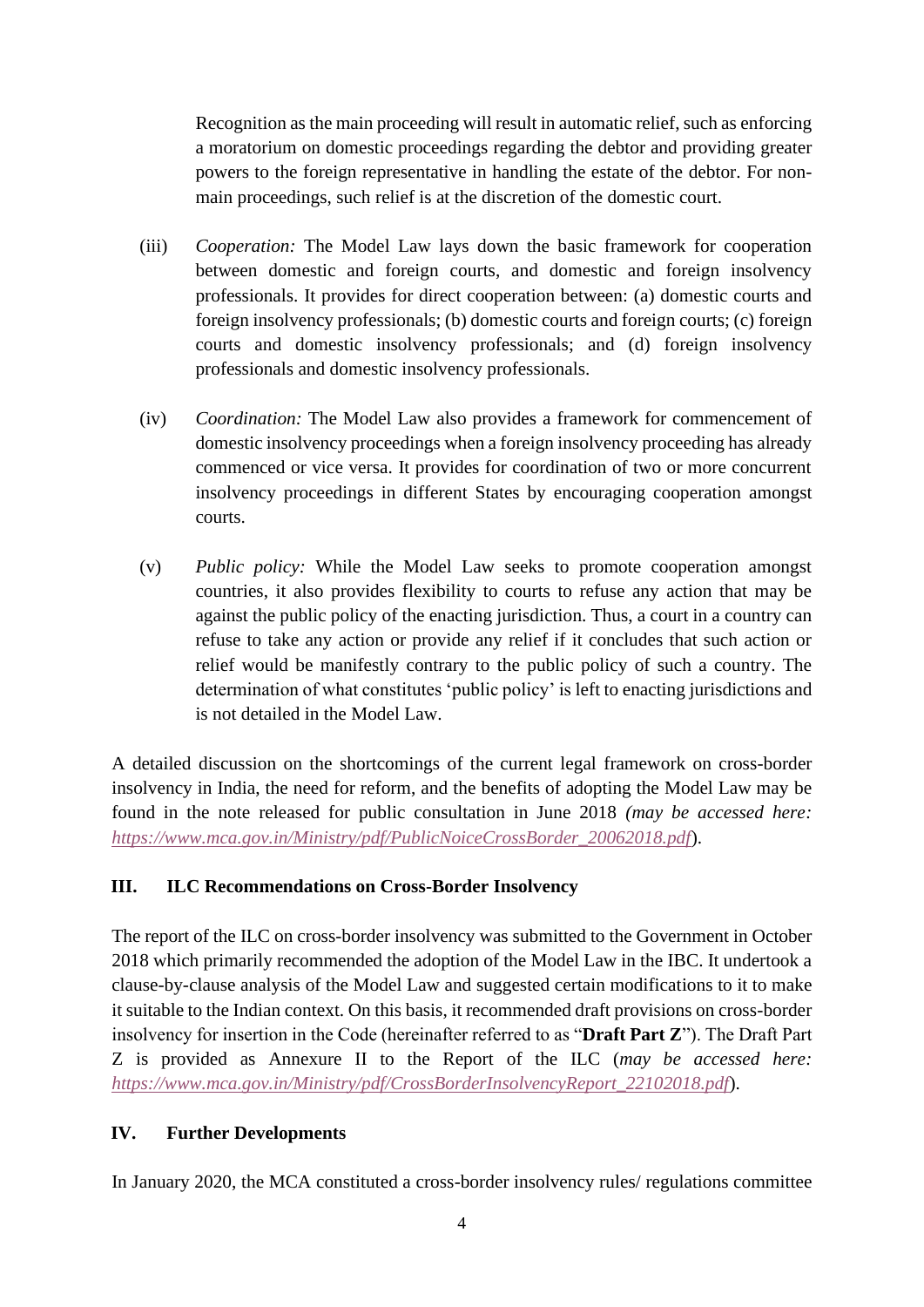("**CBIRC**") to recommend subordinate legislation for Draft Part Z. The CBIRC submitted its report to the Government in June 2020 (*may be accessed here: [https://mca.gov.in/bin/dms/getdocument?mds=rrg9eENnNT9kek31pVicTQ%253D%253D&t](https://mca.gov.in/bin/dms/getdocument?mds=rrg9eENnNT9kek31pVicTQ%253D%253D&type=open) [ype=open](https://mca.gov.in/bin/dms/getdocument?mds=rrg9eENnNT9kek31pVicTQ%253D%253D&type=open)*). This report provides recommendations on draft rules, regulations, notifications, guidelines, and capacity building for cross-border insolvency. It also suggests a few modifications to the ILC recommendations in Draft Part Z.

It is felt that enacting legislative provisions on cross-border insolvency is essential to address the emerging issues on cross-border insolvency in recent cases under the Code. The introduction of a cross-border insolvency law in the IBC, that is in line with international best practices and suitable for the Indian context, may be beneficial to all stakeholders. Draft Part Z, as recommended by the ILC, is under consideration for enactment. Certain modifications to the Draft Part Z may be considered based on suggestions of the CBIRC and jurisprudence developed under the Code. Additionally, the scope of this note is limited to cross-border provisions for single entity insolvency and the treatment of corporate groups is not considered herein.

Therefore, it is proposed to enact provisions on cross-border insolvency in line with Draft Part Z along with the following modifications:

# **1. Applicability**

### *A. Personal guarantors to corporate debtors*

- 1.1. The Model Law applies to individuals as well as corporate persons. When the ILC contemplated its report in 2018, the provisions of the Code had only been notified with respect to corporate debtors. Since personal insolvency provisions of the Code had not been operationalised at the time, the ILC recommended that Draft Part Z should apply only to corporate debtors. Part III of the Code has now been notified by the Central Government to the extent it applies to personal guarantors to corporate debtors.
- 1.2. It is proposed that the provisions of Draft Part Z should be revised to apply them to debtors under Part III of the Code. The provisions for insolvency resolution and bankruptcy under Part III have been notified in respect of personal guarantors to corporate debtors. Consequently, immediate application of the cross-border law is proposed to be to corporate debtors and personal guarantors to corporate debtors.
- 1.3. In this context, the following is further proposed:
- (i) The Adjudicating Authority for Part III debtors may be the Debt Recovery Tribunal ("**DRT**"). However, where the insolvency proceeding of a personal guarantor is being adjudicated in the National Company Law Tribunal ("**NCLT**") (per Section 60(2) or (3)), cross-border applications for such guarantor may also be filed in the NCLT instead of the DRT. Any appeals from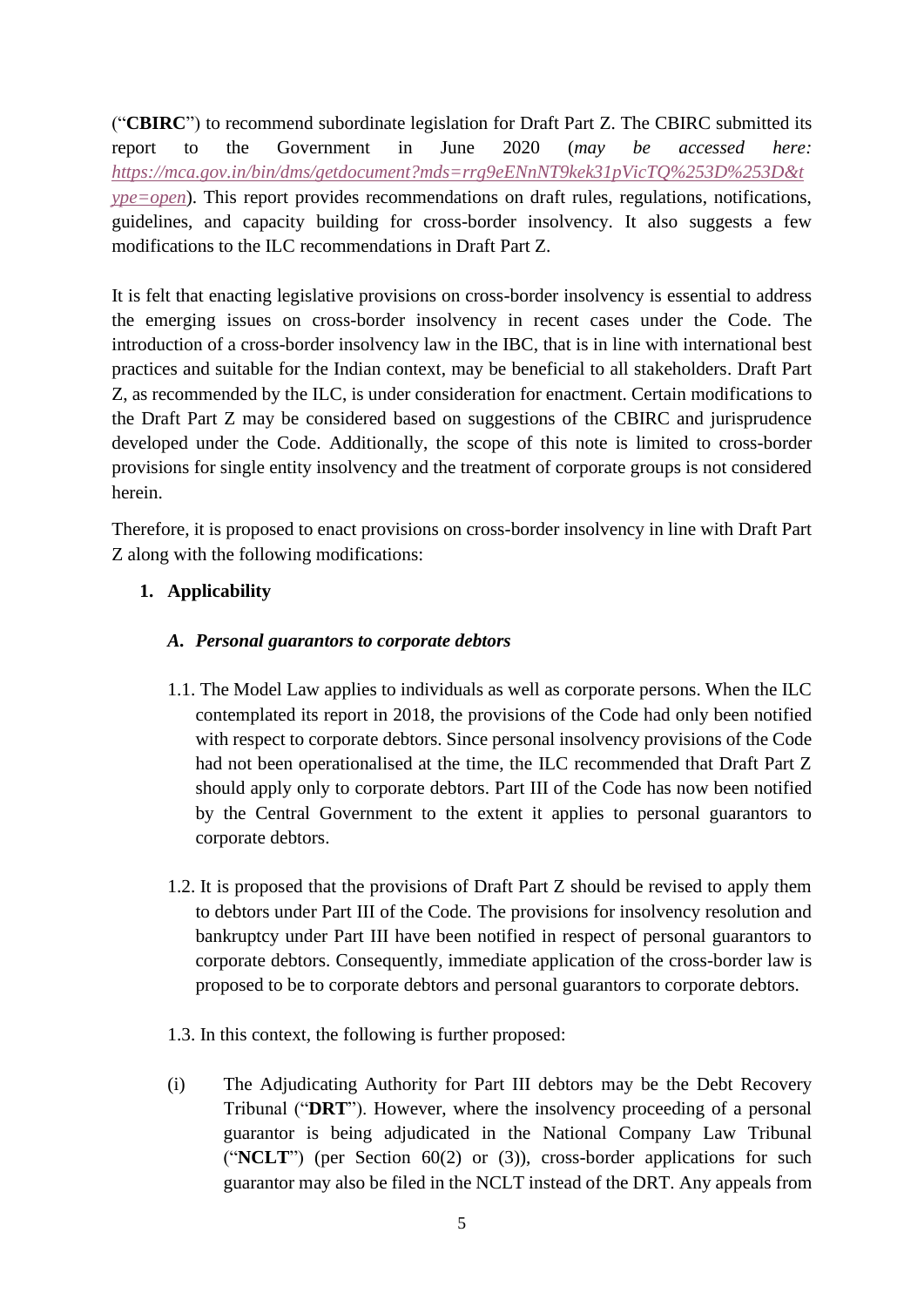DRT decisions may be filed with the Debt Recovery Appellate Tribunal ("**DRAT**") and any appeals from NCLT decisions may be filed with the National Company Law Appellate Tribunal ("**NCLAT**").

- (ii) The COMI for Part III debtors may be presumed to be the 'habitual place of residence' of the debtor. This shall be a rebuttable presumption for determining the COMI, as recommended in the Model Law.
- (iii) The relief on recognition of a foreign proceeding under the Model Law includes moratorium-related relief. Wherever a moratorium is to be imposed in respect of Part III debtors in Draft Part Z, it may be the same in scope as the moratorium imposed under Section 101 of the Code.

#### *B. Exclusion of pre-packaged insolvency resolution process*

- 1.4. A pre-packaged insolvency resolution process ("**pre-pack process**") was recently introduced in the Code for micro, small and medium corporations. Since provisions related to the pre-pack process were enacted this year, they had not been considered by the ILC at the time of designing Draft Part Z. The pre-pack process is a quicker and simpler resolution process for MSME corporate debtors. It is a voluntary process designed for smaller businesses to effectively resolve their financial distress. It is felt that cross-border issues may sparingly arise in the pre-pack process as it applies to small businesses. Further, since it has been introduced recently, jurisprudence and practice under the pre-pack mechanism are at a nascent stage. Given this, applying cross-border insolvency provisions to the pre-pack process may not be suitable at this stage.
- 1.5. Therefore, it is proposed that cross-border insolvency provisions may not apply to the pre-pack process.

#### *C. Excluded entities*

- 1.6. The Model Law suggests that businesses whose resolution is governed by a special law or whose insolvency significantly affects public interests may be exempt from the applicability of the cross-border insolvency law. In line with this, the ILC recommended that certain debtors may be exempted from the applicability of Draft Part Z. Consequently, Clause 1(3) of Draft Part Z empowers the Central Government to notify a class or classes of corporate debtors or entities to whom the provisions of Draft Part Z shall not apply.
- 1.7. The CBIRC noted that several jurisdictions have exempted certain kinds of businesses from the purview of the cross-border provisions in their respective insolvency laws. Many countries exempt businesses providing critical financial services, such as banks and insurance companies, from the provisions of cross-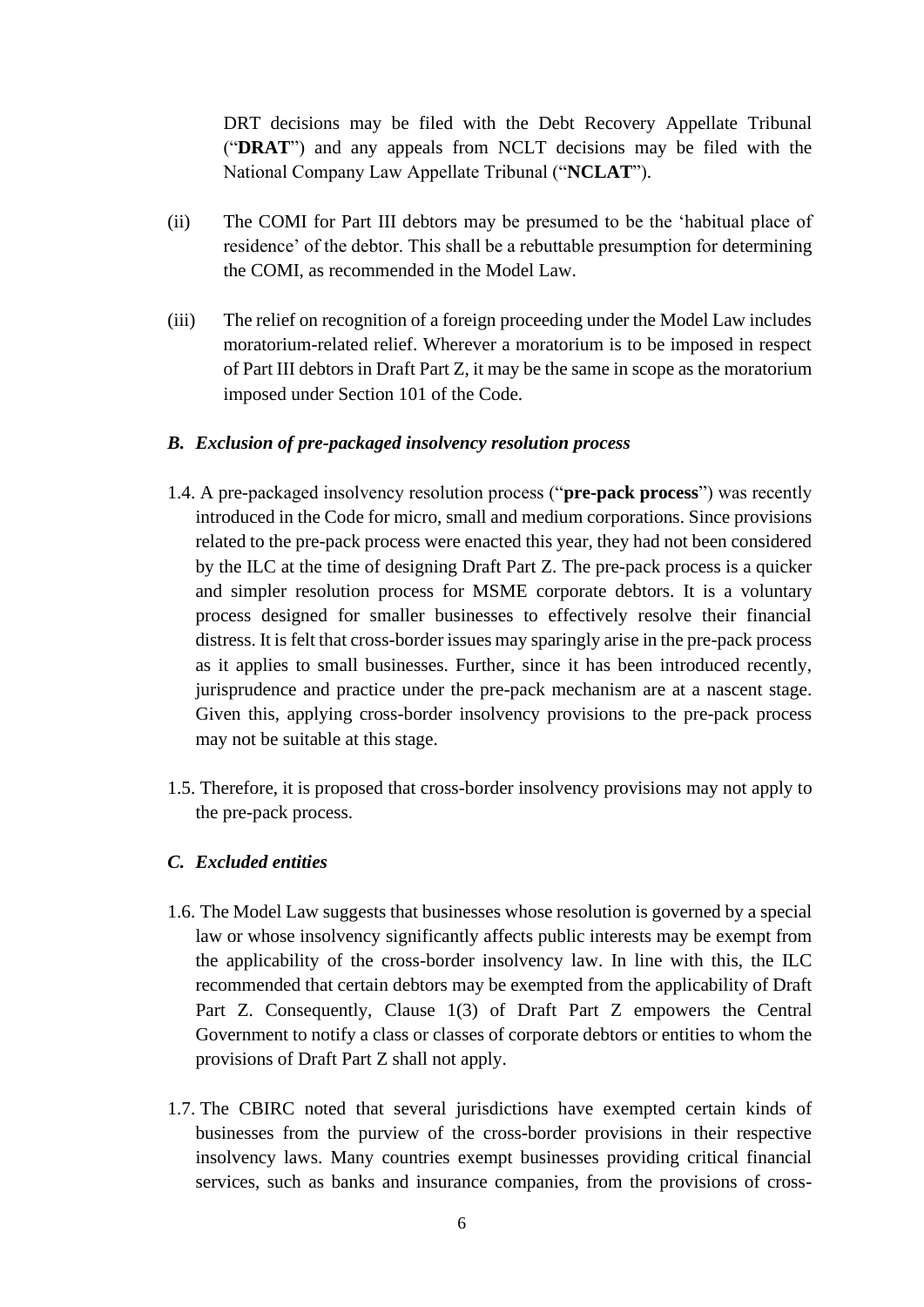border insolvency frameworks. Given this, it recommended that financial service providers notified under Section 227 of the IBC should be excluded from the purview of Draft Part Z.

1.8. Thus, it is proposed that financial service providers may be excluded from the applicability of cross-border insolvency provisions under Draft Part Z. Such exclusion is in line with the design of the Code as financial service providers are subject to a special insolvency process that has been notified under Section 227. Further, the Central Government may, if required, notify any other entities that should be excluded from the application of cross-border insolvency provisions by utilising its power under Clause 1(3) of Draft Part Z.

#### **2. Adjudicating Authority for cross-border applications**

- 2.1. The ILC recommended that the Central Government may notify the NCLT benches that shall act as the AA under Draft Part Z. In this regard, the CBIRC suggested that all benches of the NCLT may be given the power to adjudicate cross-border insolvency matters. It noted that this would promote certainty and accessibility in the law. This approach would also not disrupt the existing registered office jurisdiction rule under the Code and would avoid over-burdening a few NCLT benches.
- 2.2. Thus, it is proposed that all benches of the NCLT and DRT may have jurisdiction to adjudicate applications under Draft Part Z. This would mean that cross-border proceedings arising in respect of corporate debtors that have registrations in India will be dealt with at the NCLT bench having jurisdiction over the registered office of the corporate debtor. Cross-border applications regarding any person incorporated with limited liability outside India may be dealt with by the Principal Bench of the NCLT. In respect of Part III debtors, all benches of the DRT may be given jurisdiction to deal with cross-border applications in line with the jurisdiction under Section 179 of the Code.

#### **3. Enforcement of judgments**

3.1. Article 21 of the Model Law allows for the granting of certain discretionary relief upon the recognition of a foreign main or non-main proceeding (reflected in Clause 18 of Draft Part Z). Recent interpretation of the Model Law has caused uncertainty regarding its application to the enforcement of judgments - this was highlighted most impactfully in the case of *Rubin v. Eurofinance SA* [(2012) UKSC 46]. In this case, the UK Supreme Court refused to enforce a foreign judgment despite recognising the foreign proceeding from which the judgment arose. The underlying issue brought out by this case was that Article 21 of the Model Law does not expressly allow a court to enforce a judgment. Such power can only be implied from the scope of 'any appropriate relief' that may be provided under Article 21.